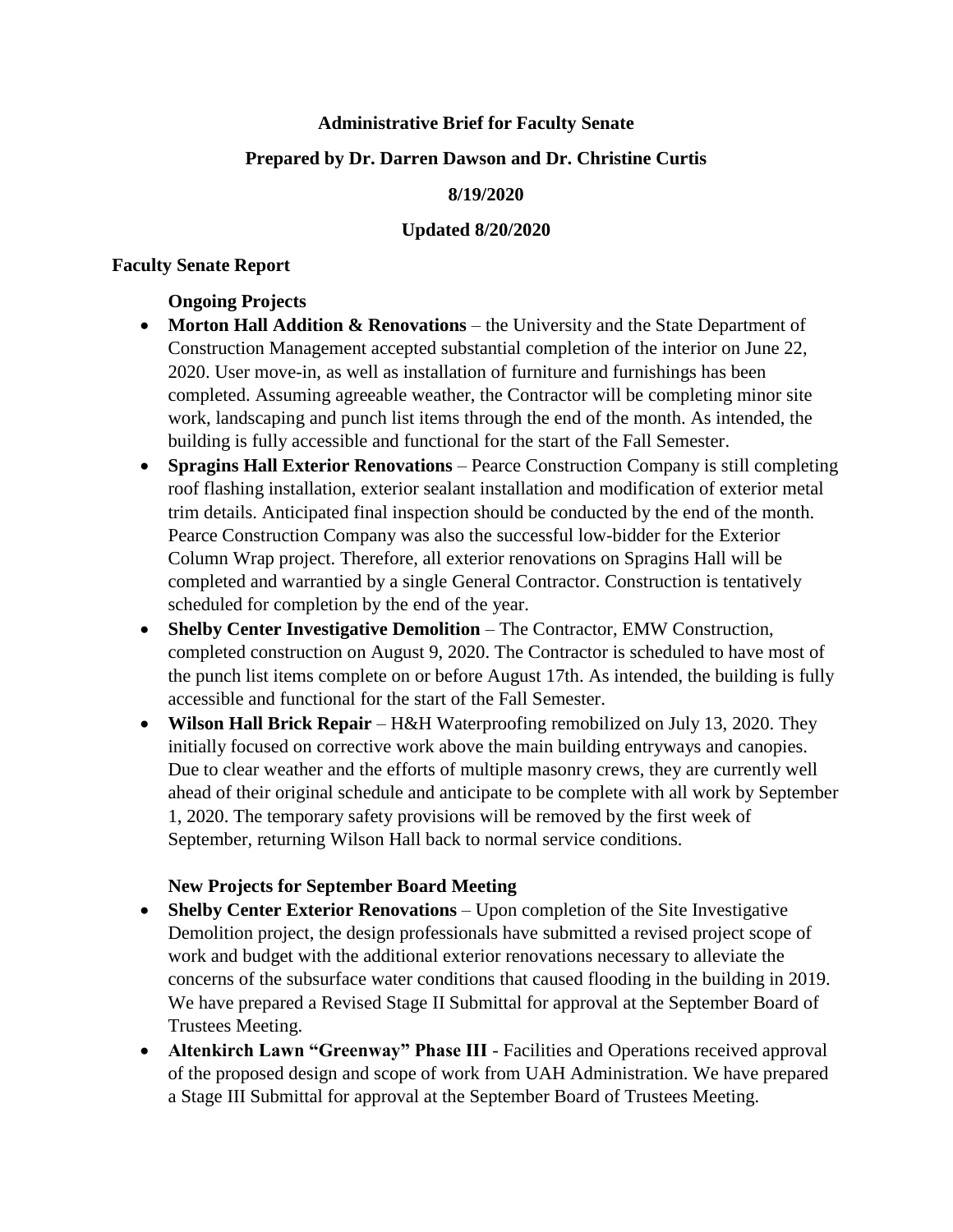**Campus IT Data Center Hardening Upgrades** – Facilities and Operations received approval of the proposed \$2.6 million stand-alone data center from UAH Administration. We have prepared a Stage I Submittal and Stage II Waiver for approval at the September Board of Trustees Meeting.

# **Interim Title IX Policy (Effective - August 14, 2020)**

- New Definition: Sexual Harassment : "severe, and pervasive, and objectively offensive"
- Formal Complaints: Mandatory dismissal if complaint does not meet certain requirements
- Live Hearings
	- o Formal Complaints go to live hearings and allow cross-examination when adjudicating sexual-misconduct complaints
	- o Both parties will have an adviser who will pose questions on their behalf
	- o UA System Office of Counsel is working on a pool of Attorneys to serve as advisors
	- o We will create a recording of any live hearing.

# **Academic Affairs Dean Search and Dean Reviews**

- Dean of Science. Search suspended because of budget uncertainties, resulting from COVID-19 pandemic.
- Dean of Engineering, Dean of Education, and Dean of Professional and Continuing Studies in final stages of the review.

# **Policies**

# **Interim Policies – Due December 1, 2020**

02.01.35—Online and Hybrid Education Policy (interim) (was under review by Faculty Senate during fall and early spring semester 2019-2020)

02.01.51—Communicable Disease Policy (interim)

- 02.01.52—Summer School Operations Policy (interim)
- 02.01.70—NC SARA Professional Licensure Notification (interim)

02.01.71—Safety and Health Requirements for Presence on UAH Campus During the COVID-19 Pandemic (interim)

# **Outstanding Policies -- Due October 15, 2020**

These policies were sent to the Faculty Senate in December 2019 with return comments and recommendations due in the late spring 2019**.** 

02.01.xx—Authorship and Classroom Material Selection Policy

02.01.xx—Electronic Signatures

 **Under Discussion – Between Faculty Senate and Academic Affairs** 02.01.67—Academic Misconduct

# **Faculty Tenure and Promotion and First-Year Reappointments for 2020**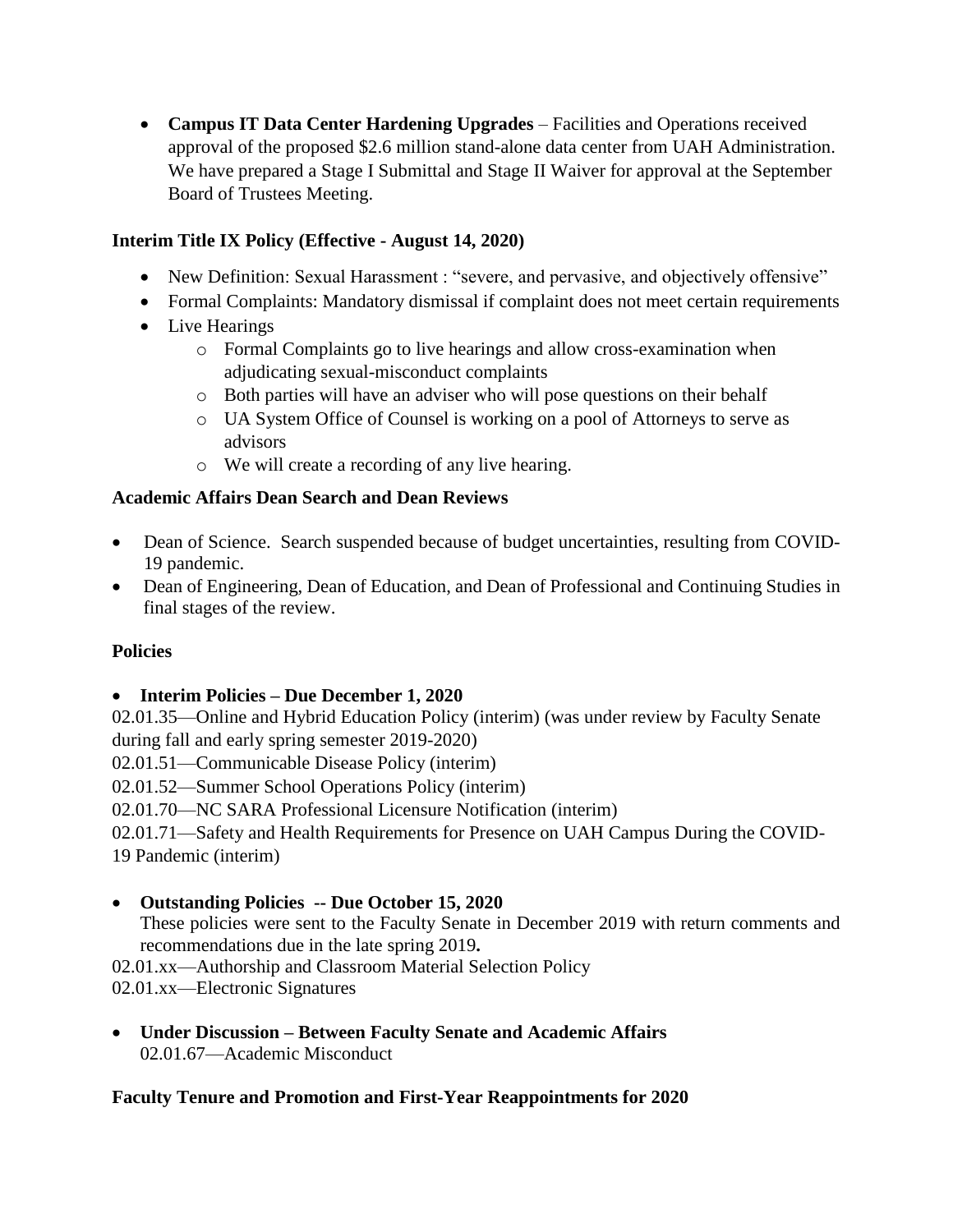## AWARD OF TENURE AND PROMOTION TO ASSOCIATE PROFESSOR:

- 
- 
- Azita Amiri Nursing
- 
- 
- Jeremy Fischer Philosophy
- 

## PROMOTION TO PROFESSOR

• Tingting Wu Civil and Environmental Engineering<br>• Bryan Mesmer Industrial and Systems Engineering and Industrial and Systems Engineering and Engineering Management • Vinny Argentina **Art, Art History, and Design** • Chris Taylor **Art, Art History, and Design** • Yeolan Lee Marketing/Management and Information Systems

|           | <b>Sampson Gholston</b>   | Industrial and Systems Engineering and       |
|-----------|---------------------------|----------------------------------------------|
|           |                           | <b>Engineering Management</b>                |
| $\bullet$ | Shangbing Ai              | <b>Mathematical Sciences</b>                 |
|           | $\bullet$ Lingze Duan     | Physics and Astronomy                        |
|           | • David Harwell           | Theater                                      |
|           | • Pavica Sheldon          | <b>Communication Arts</b>                    |
|           | • Electra Gilchrist-Petty | <b>Communication Arts</b>                    |
| $\bullet$ | Jodi Price                | Psychology                                   |
| $\bullet$ | Eric Fong                 | Marketing/Management and Information Systems |
|           |                           |                                              |

#### **TENURED**

• Yongchuan (Kevin) Bao Marketing/Management and Information Systems

#### **New Faculty**

| <b>Business</b>             | <b>Department</b>                        | Rank                                |  |
|-----------------------------|------------------------------------------|-------------------------------------|--|
| Junjun Liu                  | Accounting                               | <b>Assistant Professor</b>          |  |
| Yi Tan                      | Management<br><b>Assistant Professor</b> |                                     |  |
| <b>Nursing</b>              | <b>Department</b>                        | Rank                                |  |
| Jennifer Bail               | Nursing                                  | <b>Assistant Professor</b>          |  |
| <b>Charles Reynolds</b>     | Nursing                                  | <b>Clinical Instructor</b>          |  |
| Amelia Shrader              | Nursing                                  | <b>Clinical Instructor</b>          |  |
| Amy Darnell                 | Nursing                                  | Clinical Instructor                 |  |
| <b>Science</b>              | <b>Department</b>                        | <b>Rank</b>                         |  |
| Joshua Booth                | <b>Computer Science</b>                  | <b>Assistant Professor</b>          |  |
| Jacob Hauenstein            | <b>Computer Science</b>                  | <b>Assistant Professor</b>          |  |
| Cynthia Jones               | <b>Mathematics</b>                       | Lecturer                            |  |
| Tobin Jackson               | Mathematics                              | Lecturer                            |  |
| <b>Professional Studies</b> |                                          |                                     |  |
| Alisa Henrie                | <b>Professional Studies</b>              | <b>Clinical Assistant Professor</b> |  |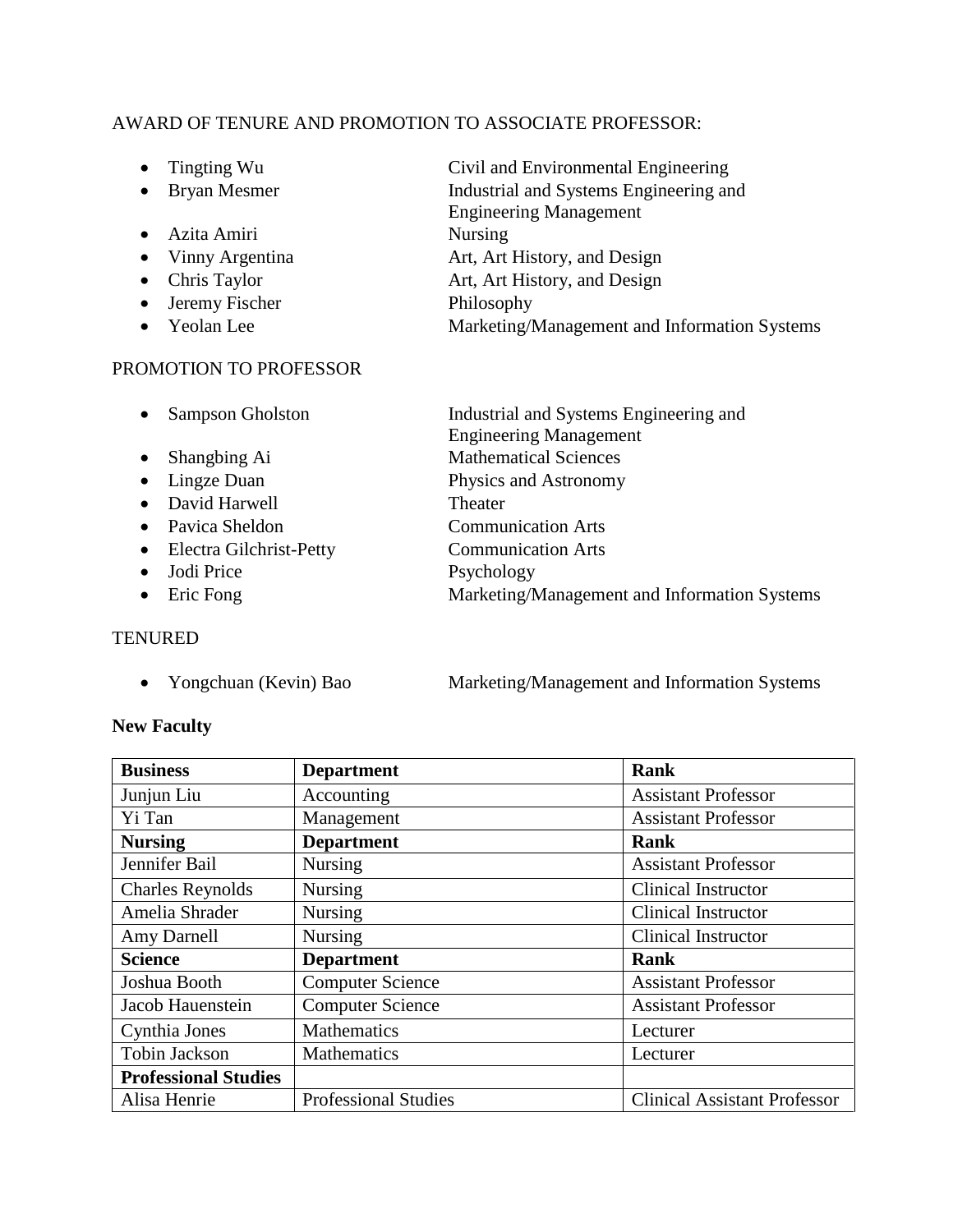| Arts, Humanities,     | <b>Department</b>                          | <b>Rank</b>                |  |
|-----------------------|--------------------------------------------|----------------------------|--|
| and Social Sciences   |                                            |                            |  |
| Laura Smith           | Art, Art History, & Design                 | <b>Assistant Professor</b> |  |
| Kristin Scroggin      | <b>Communication Arts</b>                  | Lecturer                   |  |
| Elizabeth Hardin      | English                                    | Lecturer                   |  |
| David St. John        | English                                    | Lecturer                   |  |
| William Ryan Brown    | English                                    | Lecturer                   |  |
| <b>Engineering</b>    | <b>Department</b>                          | <b>Rank</b>                |  |
| Nicholas Ginga        | Mechanical and Aerospace Engineering       | Lecturer                   |  |
| <b>Timothy Carver</b> | <b>Electrical and Computer Engineering</b> | Lecturer                   |  |
| Elias Ali             | Civil and Environmental Engineering        | Lecturer                   |  |

# **Fall 2020 Student Enrollment and Data**

| <b>Fall 2019</b>                | Fall 2020 (as of 8/27/2020)                        |
|---------------------------------|----------------------------------------------------|
| Undergraduate Enrollment: 7,989 | Undergraduate Enrollment: 8,030                    |
| Graduate Enrollment: 1,999      | Graduate Enrollment: 1,983                         |
| Total Enrollment: 9,988         | Total Enrollment: 10,013                           |
| 2019 Graduation Rate: 58%       | Preliminary 2020 Graduation Rate: 57.6%            |
| 2018 Retention Rate: 82.9%      | Preliminary 2020 Retention Rate: 81.3% (FTFT only) |
| Freshman Class: (FT/PT-1,497)   | Freshman Class: (FT/PT-1,350)                      |
| Average ACT: 28.4               | Average ACT (full and part-time): 27.6             |
|                                 |                                                    |

# **Enrollment as of 8/27/2020**

| <b>Enrollment by Classification for</b> | <b>Fall 2019</b> | <b>Fall 2020</b> | <b>Diff</b> | $%$ Diff  |
|-----------------------------------------|------------------|------------------|-------------|-----------|
| College Academy                         | 93               | 76               | $-17$       | $-18.28%$ |
| Dual Enrolled                           | 37               | 50               | 13          | 35.14%    |
| FT & PT Freshmen - First-time           | 1498             | 1350             | $-148$      | $-9.88%$  |
| Undergraduate Transfer                  | 793              | 737              | $-56$       | $-7.06%$  |
| <b>Continuing Freshmen</b>              | 351              | 364              | 13          | 3.70%     |
| Sophomore                               | 1267             | 1237             | $-30$       | $-2.37%$  |
| Junior                                  | 1469             | 1644             | 175         | 11.91%    |
| Senior                                  | 2470             | 2572             | 102         | 4.13%     |
| <b>Graduate Masters</b>                 | 1513             | 1519             | 6           | 0.40%     |
| <b>Graduate Doctoral</b>                | 483              | 464              | $-19$       | $-3.93%$  |
| Total                                   | 9974             | 10013            | 39          | 0.39%     |
| Data as of                              | 8/29/2019        | 8/27/2020 5:35AM |             |           |